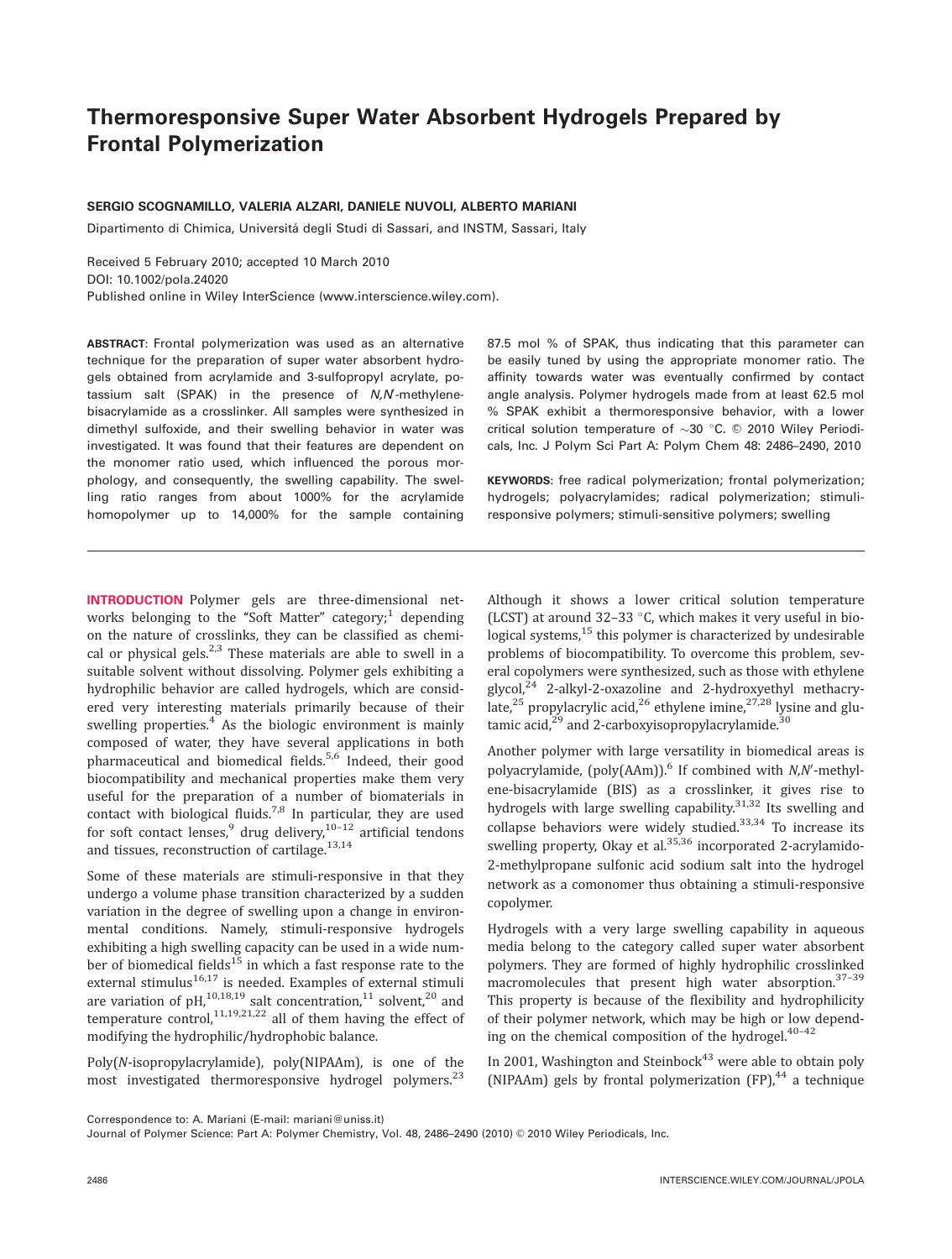that allows the fast conversion of a monomer into a polymer as a consequence of the heat released during the polymerization reaction itself. The result is the formation of a polymerization front able to sulf-sustain and propagate along the whole reactor.

FP was proposed for the first time by Chechilo and Enikolopyan.<sup>45</sup> Pojman and coworkers polymerized epoxy resins, $46,47$  acrylic monomers, $48-51$  ionic liquids, $52$  thermochromic composites,<sup>53,54</sup> poly(dicyclopentadiene),<sup>55</sup> and multifunctional thiol-ene systems.56 Crivello studied the polymerization of glycidyl ethers,<sup>57,58</sup> Chen and coworkers frontally polymerized  $2$ -hydroxyethyl acrylate<sup>59</sup> and *N*-methylolacrylamide systems<sup>60,61</sup>; moreover, they obtained epoxy resins/polyurethane networks,<sup>62</sup> polyurethane-nanosilica hybrid nanocomposites,<sup>63</sup>  $poly(N-vinylpyrrolidone)<sup>64</sup>$  and thermosensitive hydrogels.<sup>65</sup> Frontal radical polymerizations of vinyl monomers in nonstationary mode were investigated theoretically by Tonoyan et al. $66$ 

Our group applied FP to get polyurethanes,  $67,68$  interpenetrating polymer networks,<sup>69</sup> unsaturated polyester/styrene resins,<sup>70</sup> poly(diurethane diacrylates)<sup>71</sup>, and to the atom transfer radical polymerization of acrylic monomers.<sup>72</sup> Moreover, we applied FP to the restoration area of wood $73$  and stone<sup>74</sup> consolidation and to obtaining polymer nanocomposites containing polyhedral oligomeric silsesquioxanes.<sup>75</sup> Also, FP was exploited to obtain controlled drug release systems.76

Recently, by FP we synthesized  $poly(N, N'-dimethylacryla-))$ mide) $^{77}$  and prepared thermoresponsive hydrogels based on NIPAAm, in some cases properly copolymerized to increase biocompatibility.<sup>78</sup>

In this article, we report on the application of FP to the preparation of super water absorbent hydrogels<sup>79</sup> starting from AAm with the addition of  $SPAK^{38,39}$  as an anionic monomer and BIS as crosslinker. The swelling behavior and water contact angle (WCA) analysis were used for sample characterization.

## EXPERIMENTAL

#### Materials

Acrylamide (AAm, 99%, FW = 71.8, mp = 84–86 °C), 3-Sulfopropyl acrylate, potassium salt (SPAK, FW  $=$  232.3, mp  $=$ 302 °C), ammonium persulfate (AmPS,  $FW = 228.20$ ), dimethyl sulfoxide (DMSO, FW = 78.13, bp = 189  $\degree$ C,  $d$  = 1.101 g/mL), and  $N$ , $N'$ -methylene-bisacrylamide (BIS, FW = 154.17, mp =  $300 °C$ ) were purchased from Sigma-Aldrich and used as received. At 25  $^{\circ}$ C, all the monomer mixtures discussed below were stable for several days, that is, without undergoing spontaneous polymerization.

#### Characterization

DSC thermal characterization was performed by means of a Q100 Waters TA Instruments calorimeter, with a TA Universal Analysis 2000 software. Two heating ramps, from  $-80$  to 250 °C, with a heating rate of 10 °C/min, were carried out on dry samples: the first scan was performed to remove

|                | <b>TABLE 1</b> Composition of Samples (BIS: 2.5 mol %; AmPS: |  |  |  |  |
|----------------|--------------------------------------------------------------|--|--|--|--|
| 1 mol %, DMSO) |                                                              |  |  |  |  |

| Sample code     | AAm (mol %) | SPAK (mol %) |
|-----------------|-------------|--------------|
| FP <sub>1</sub> | 12.5        | 87.5         |
| FP <sub>2</sub> | 25.0        | 75.0         |
| FP3             | 37.5        | 62.5         |
| FP4             | 50.0        | 50.0         |
| FP <sub>5</sub> | 75.0        | 25.0         |
| FP <sub>6</sub> | 100         | 0            |

eventual residual solvent and to establish monomer conversion; the second one was to determine the glass transition temperatures  $(T_{\varphi})$ . Conversions were always quantitative and  $T_{\rm g}$  were always around 190 °C.

WCAs of dried samples were determined by a Dataphysics OCA 5, 10 instrument.

To determine their swelling ratio (SR %) in water, hydrogels were heated from 10 to 50  $^{\circ}$ C in a thermostatic bath by increasing temperature at a rate of 2  $\degree$ C/day, and from 50 to 80  $\degree$ C by increasing temperature at a rate of 10  $\degree$ C/day. SR % was calculated by applying the following equation:

$$
SR\% = (M_s - M_d)/M_d \times 100\tag{1}
$$

where  $M_s$  and  $M_d$  are the hydrogel masses in the swollen and in the dry state, respectively.

### Hydrogel Synthesis

A set of hydrogels was obtained by varying the molar fraction of the two monomers, from AAm homopolymer to a copolymer containing 87.5 mol % of SPAK (Table 1) keeping constant the total molar amount of the two monomers (3.2  $\times$  10<sup>-2</sup> mol), the amounts of crosslinker (BIS, 2.5 mol %) referred to the total amount of monomers), initiator (AmPS, 1 mol % referred to the total amount of double bonds), and DMSO (2.5 mL).

A common glass test tube (i.d.  $= 1.5$  cm, length  $= 16$  cm) was filled with the appropriate amounts of AAm and SPAK, DMSO. The mixture was sonicated in an ultrasound bath at 30 °C for 1 min. Then, BIS and AmPS were added and the mixture was again sonicated for 1 min and shaken.

A thermocouple junction was located at about 1 cm from the bottom of the tube and connected to a digital temperature recorder. Front started by heating the external wall of the tube in correspondence of the upper surface of the monomer mixture, until the formation of the front became evident. The position of the front (easily visible through the glass wall of test tubes) against time was measured. Front temperature measurements were performed by using a K-type thermocouple connected to a digital thermometer (Delta Ohm 9416) used for temperature reading and recording (sampling rate: 1 Hz). For all samples, front temperature  $(T_{\text{max}})$  $\pm 10$  °C) and front velocity ( $V_f$ ,  $\pm 0.5$  cm/min) were measured.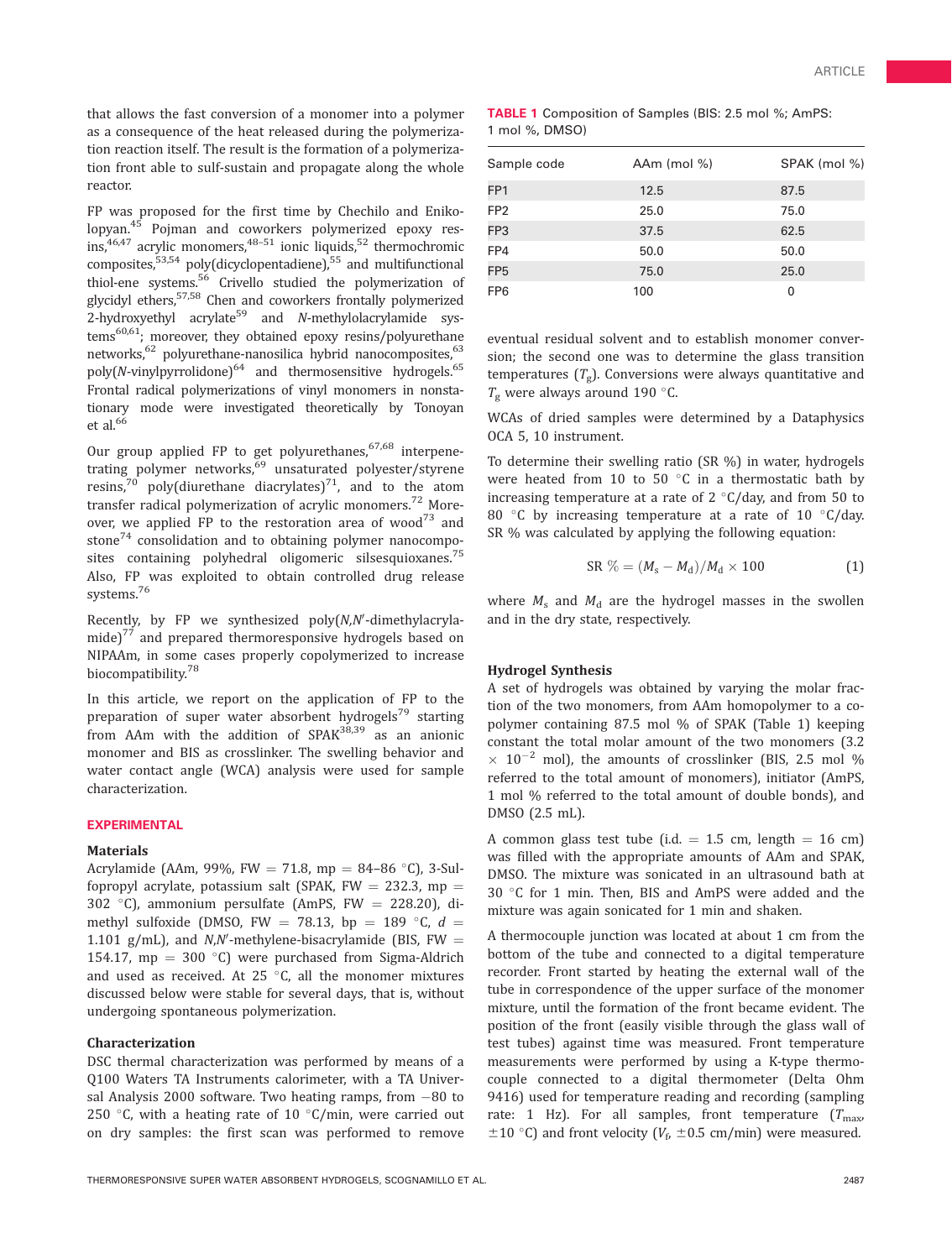After polymerization, all samples were washed in water for several days to remove DMSO and allow them to swell.

#### RESULTS AND DISCUSSION

To study the effect of the relative amounts of monomers, the ratio between AAm and SPAK was allowed to vary by keeping constant all the other parameters (Table 1), including total monomer concentration, amount of initiator, crosslinker, and DMSO. This latter solvent was necessary to dissolve all the components and preparing homogeneous mixtures.

The double-Y plot (Fig. 1) shows  $T_{\text{max}}$  and  $V_f$  values recorded during the FP experiments.

As can be seen, both parameters increase as AAm concentration is raised. It should also be highlighted that 12.5 mol % AAm is the minimum amount of this monomer that allows FP to self-sustain.  $T_{\text{max}}$  goes from 110 °C, for the copolymer containing 12.5 mol % AAm, to 227  $\degree$ C for AAm homopolymer, whereas  $V_f$  goes from 0.5 to 6.8 cm/min.

To investigate the SR % of all hydrogels, they were swollen and equilibrated in water at various temperatures from 10 to 80  $^{\circ}$ C.

As shown in Figure 2, a relationship exists between SR % and the amount of SPAK; in fact, it increases as the latter raises. Namely, the sample with the largest amount of SPAK (FP1) exhibits the highest swelling ratio, that is around 14,000% at 10 °C, whereas it is as low as  $\sim$ 5000% at  $T =$ 36 °C and about 4000% at 80 °C. Such a large SR % allows one to consider them as super water absorbent hydrogels.

It is noteworthy that SR % decrease is quite sharp and happens as the hydrogel is heated above 25  $^{\circ}$ C, thus suggesting the presence of an LCST, which can be located at  $\sim$ 30 °C. All samples containing up to 37.5 mol % AAm (FP1-3) exhibit a similar thermoresponsive behavior. An analogous result was also found in the NIPAAm/SPAK copolymers (Scognamillo et al., in preparation), thus suggesting that SPAK influences the possible presence of an LCST, and the amount of swelling; on the contrary, it does not seem to have large influence on the



FIGURE 2 SR % as a function of temperature for samples characterized by different monomer ratio.

actual LCST value, which is always around  $30-35$  °C. However, it should be highlighted that the difference of SR % as temperature exceeds LCST becomes gradually smaller as the AAm content is increased in the copolymer samples. In particular, no LCST is exhibited by those samples in which the content of SPAK is not sufficiently large.

The above results suggest that the AAm/SPAK copolymer could be used as a possible alternative to poly(NIPAAm) in that it is characterized by similar LCST (i.e., around 30  $^{\circ}$ C). However, the present system has the advantage of being tunable in swelling and characterized by much lower cost.

In a recent article, Chen et al. reported on the use of contact angle analysis for the characterization of wet hydrogels.<sup>81</sup> At variance, in this work such analysis was carried out on the dry samples.

As can be observed in Figure 3, the affinity of the polymer toward water increases as the amount of SPAK increases (decreasing angles). In detail, sample FP1, containing 12.5 mol % AAm, exhibits a WCA of 33 $^{\circ}$ . This value reaches 87 $^{\circ}$ 



FIGURE 1  $T_{\text{max}}$  (0) and  $V_f$  ( $\blacksquare$ ) as functions of the molar amount of AAm.



FIGURE 3 Water contact angle for hydrogels made from different AAm/SPAK ratios.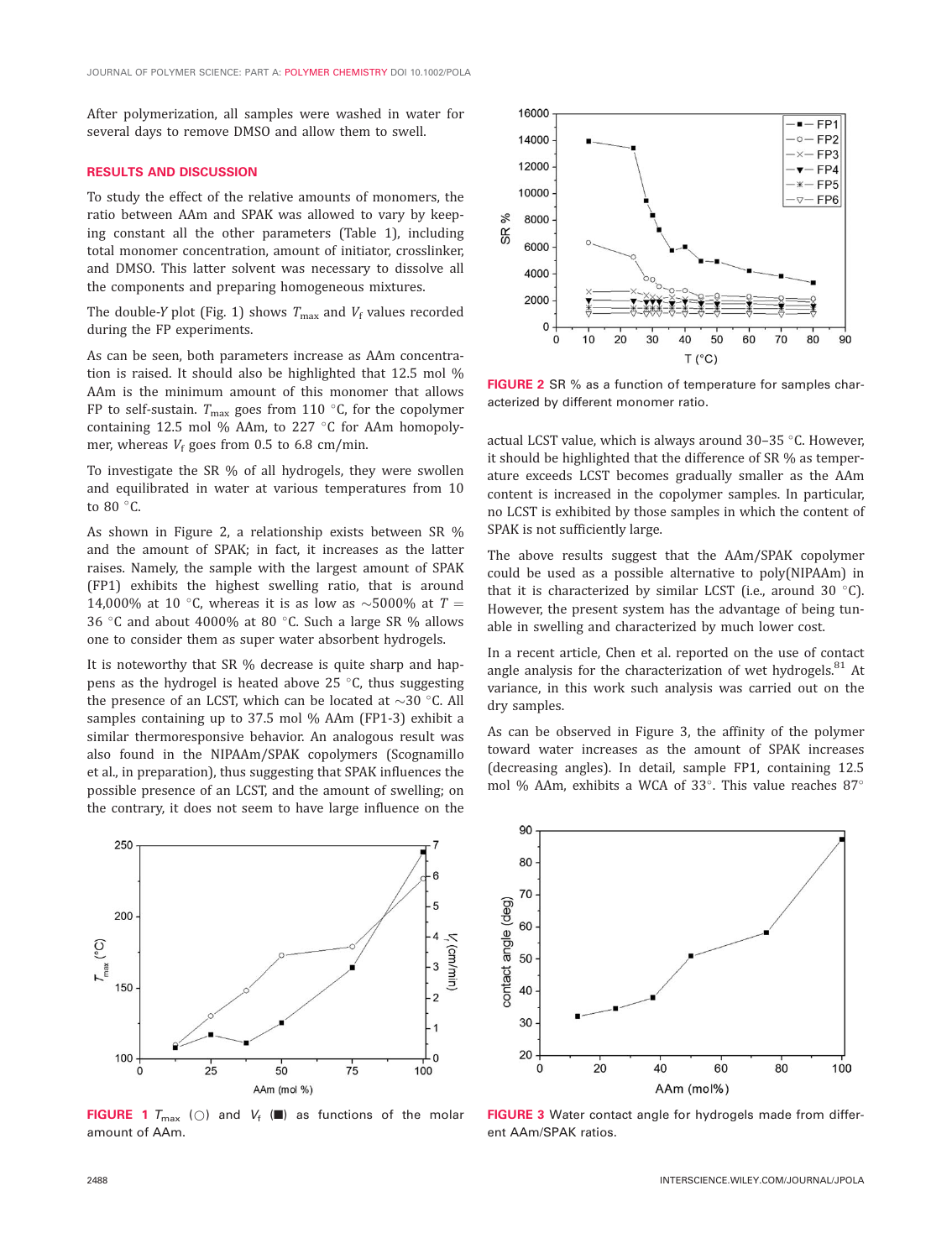when the amount of AAm is 100 mol % (sample FP6). These data confirm the trend already discussed about SR %. In particular, the hydrophilic character of these samples is strongly dependent on the SPAK content, as one could be expected by considering its ionic nature.

## **CONCLUSIONS**

In this work, a number of crosslinked polymer hydrogels made from AAm and SPAK were successfully prepared by FP in DMSO as a solvent, which was necessary to get a homogeneous mixture. It was found that FP can be successfully performed if the content of AAm is at least of 12.5 mol %.

The hydrogels swollen in water are characterized by SR % values that are dependent on composition and temperature. In particular, it was found that SPAK dramatically influences the degree of swelling, the SR % being larger for those copolymers prepared from large salt content. The hydrophilic character, which increases as the amount of SPAK increases, was also confirmed by contact angle analysis made on the dry samples.

However, one of the most relevant results of the present work is that, if the amount of SPAK is at least equal to 62.5 mol %, a thermoresponsive super water absorbent polymer hydrogels are obtained. Moreover, they exhibit an LCST at  $\sim$ 30 °C, which is a temperature very close to that of poly(NIPAAm), the most studied and used thermoresponsive polymer.

In particular, it can be as large as 14,000%, thus potentially allowing for a number of applications larger than that of poly(NIPAAm). Furthermore, it should be also highlighted that both SPAK and AAm are much cheaper than NIPAAm.

Finally, it should be also underlined that the super water absorbent polymer hydrogels studied in this work were prepared by using FP, which has confirmed to be a very fast and reliable technique for polymer synthesis.

The authors are in debt with Plinio Innocenzi and Cristiana Figus (University of Sassari, Italy) for the precious scientific discussions and their kind assistance in water contact angle analysis. S. Scognamillo is grateful to ''Regione Autonoma della Sardegna'' for the financial support (''Master and Back'' program).

#### REFERENCES AND NOTES

1 Carretti, E.; Dei, L.; Weiss, R. G. Soft Matter 2005, 1, 17–22.

2 Li, L.; Aoki, Y. Macromolecules 1997, 30, 7835–7841.

3 Guenet, J.-M. J. Rheol 2000, 44, 947–960.

4 Kashyap, N.; Kumar, M. N. V. Crit Rev Ther Drug Carrier Syst 2005, 22, 107–150.

5 Kopecek, J. Biomaterials 2007, 28, 5185–5192.

6 de las Heras Alarcón, C.; Pennadam, S.; Alexander, C. Chem Soc Rev 2005, 34, 276–285.

7 Huang, X.; Lowe, T. L. Biomacromolecules 2005, 6, 2131– 2139.

8 Chen, S. C.; Wu, Y. C.; Mi, F. L.; Lin, Y. H.; Yu, L. C.; Sung, H. S. J. Control Release 2004, 96, 285–300.

9 Liu, T. Y.; Hu, S. H.; Liu, D. M.; Chen, S. Y.; Chen, I. W. Nano Today 2009, 4, 52–65.

10 Schmaljohann, D. Adv Drug Deliv Rev 2006, 58, 1655–1670.

11 Jeonga, B.; Kimb, S. W.; Baeb, Y. H. Adv Drug Deliv Rev 2002, 54, 37–51.

12 Bajpai, A. K.; Shukla, S. K.; Bhanu, S.; Kankane, S. Prog Polym Sci 2008, 33, 1088–1118.

13 Peppas, N. A.; Langer, R. Science 1994, 263, 1715–1720.

14 Park, K. In Controlled Release: Challenges and Strategies; Park, K. (Purdue University), Ed.; American Chem Society: Washington, DC, 1997; p 629.

15 Gil, E. S.; Hudson, S. M. Prog Polym Sci 2004, 29, 1173–1222.

16 Ozmen, M. M.; Okay, O. J Macromol Sci Part A: Pure Appl Chem 2006, 43, 1215–1225.

17 Zhang, X. Z.; Wang, F. J.; Chu, C. C. J Mater Sci Mater Med 2003, 14, 451–455.

18 Tanaka, T.; Fillmore, D.; Sun, S.T.; Nishio, I.; Swislow, G.; Shah, A. Phys Rev Lett 1980, 45, 1636–1639.

19 Zhao, C.; Zhuang, X.; He, P.; Xiao, C.; He, C.; Sun, J.; Chen, X.; Jing, X. Polymer 2009, 50, 4308–4316.

20 Hirokawa, E., Tanaka, T. J Chem Phys 1984, 81, 6379–6380.

21 Okano, T.; Yui, N.; Yokoyama, M.; Yoshida, R. In Japanese Technology Rev Section E; Ikoma, T. et al., Eds.; Gordon Science: Yverdon, Switzerland, 1993; Vol. 4, pp. 67–105.

22 Hoffman, A. S. J. Control Release 1987, 6, 297–305.

23 Zhang, X. Z.; Yang, Y. Y.; Chung, T. S.; Ma, K. X. Langmuir 2001, 17, 6094–6099.

24 You, Y.; Oupicky, D. Biomacromolecules 2007, 8, 98–100.

25 David, G.; Simionescu, B. C.; Albertsson, A. Biomacromolecules 2008, 9, 1678–1683.

26 Yin, X.; Hoffman, A. S.; Stayton, P. S. Biomacromolecules 2006, 7, 1381–1385.

27 Bisht, H. S.; Manickam, D. S.; You, Y.; Oupicky, D. Biomacromolecules 2006, 7, 1169–1178.

28 Griffiths, P. C.; Alexander, C.; Nilmini, R.; Pennadam, S. S.; King, S. M.; Heenan, R. K. Biomacromolecules 2008, 9, 1170–1178.

29 Li, J.; Wang, T.; Wu, D.; Zhang, X.; Yan, J.; Du, S.; Guo, Y.; Wang, J.; Zhang, A. Biomacromolecules 2008, 9, 2670–2676.

30 Ebara, M.; Yamato, M.; Hirose, M.; Aoyagi, T.; Kikuchi, A.; Sakai, K.; Okano, T. Biomacromolecules 2003, 4, 344–349.

31 Tanaka, T. Phys Rev Lett 1978, 40, 820–823.

32 Shibayama, M.; Tanaka, T. Adv Polym Sci 1993, 109, 1–62.

33 Baselga, J.; Llorente, M. A.; Hernandez-Fuendez, I.; Pierolo, I. F. Eur Polym J 1989, 25, 471–475.